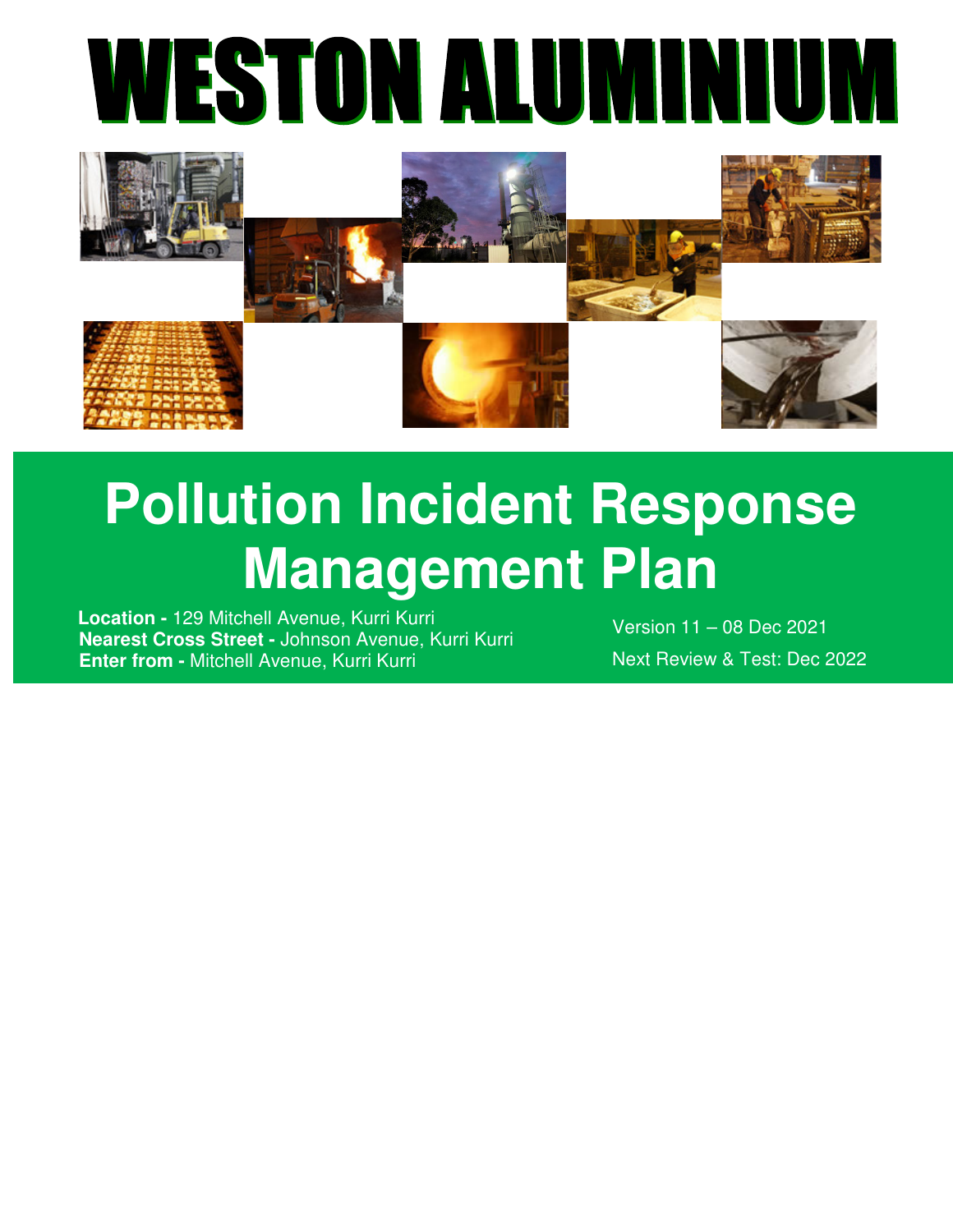### **PROCEDURE – ALL INCIDENTS**



#### **1. Ensure the safety of people in the immediate area**

- Ensure that people within the vicinity of the incident are aware, and are able to evacuate
- Should Evacuation be required, follow the **'EMERGENCY EVACUATION'** procedure
- Should medical response be required, follow the **'MEDICAL EMERGENCY'** procedure

#### **2. Incident control and containment**

- If possible, cease operations and isolate the appropriate plant and equipment to prevent further pollutant release and potential impact to others and the environment
- Contain the immediate area to prevent the escape of pollutants beyond the immediate vicinity and site boundary
- Refer to **Appendix A** for site Hazards and associated mitigation measures
- Refer to **Appendix B** for Dangerous Goods Substances List and associated SDSs
- **Refer to Appendix C** for Emergency Equipment Plan
- Note: all Appendices are available on the Server at: Team Leaders/PIRMP/Appendices/

#### **3. Notify all required parties**

- The Team Leader / Senior Management Representative must immediately notify the Projects & Environment Manager
- The Projects & Environment Manager is to follow the **'CONTACTS & NOTIFICATION'** procedure to notify the Relevant Authorities and neighbouring properties
- Follow-up contact is to be made to all parties if and when conditions change
- **4. Implement to other relevant procedures herein, as applicable to the incident**
- **5. Stay calm and await further instruction from Emergency Services and/or other Relevant Authorities, as applicable**

### **PROCEDURE – ALL INCIDENTS**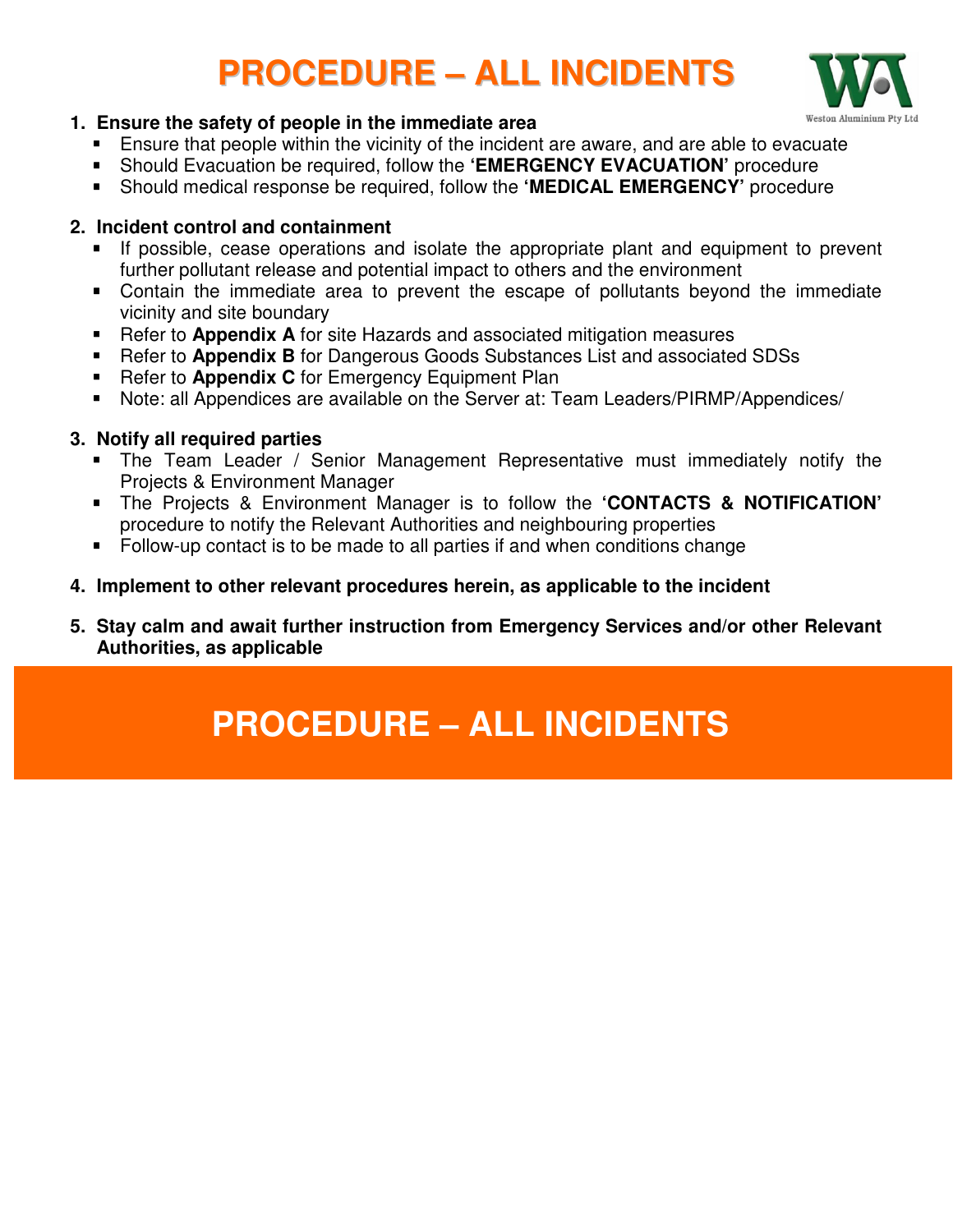### **EMERGENCY EVACUATION**



#### **1. Ensure the safety of people in the immediate area**

- **Ensure that people within the vicinity of the emergency are aware and able to evacuate**
- Notify site personnel via 2-way radio (UHF69) and/or TL phone (0418 658 746)

#### **2. Call for Help by dialling 000**

- Dial 000 on any internal telephone or 000 from any mobile phone
- **3. In case of fire, close (DO NOT LOCK) all doors and windows as you leave (only if safe to do so)** 
	- You may fight the fire using the equipment available, ONLY if you are trained in its use and it is safe to do so
- **4. Stay calm and walk to the Emergency Assembly Point CARPARK (unless instructed otherwise by the Weston Aluminium Chief Warden)** 
	- **If instructed and safe to do so**, shutdown any hazardous equipment and turn off any electrical appliances, but leave the lights turned on
	- Do not stop to collect personal belongings unless instructed to leave immediately
	- On your way out, ensure that everyone else is aware of the evacuation order

### **5. At the Emergency Assembly Point (CARPARK):**

- Give your name to the Chief Warden, if present
- If the Chief Warden is absent, the Area Warden on shift is to collect the names and workarea details of everyone at the Assembly Point
- Check that everyone is accounted for against the uAttend roll and Contractor/Visitor logs
- Notify the Chief Warden (if present) or notify the Area Warden if someone is missing
- Remain at the Assembly Point and await further instructions
- **6. Do not attempt to re-enter the site or an evacuated building until entry is authorised by the Chief Warden, their deputy, or by Emergency Services personnel**

#### **7. Document incident particulars on an Incident Report**

### **EMERGENCY EVACUATION**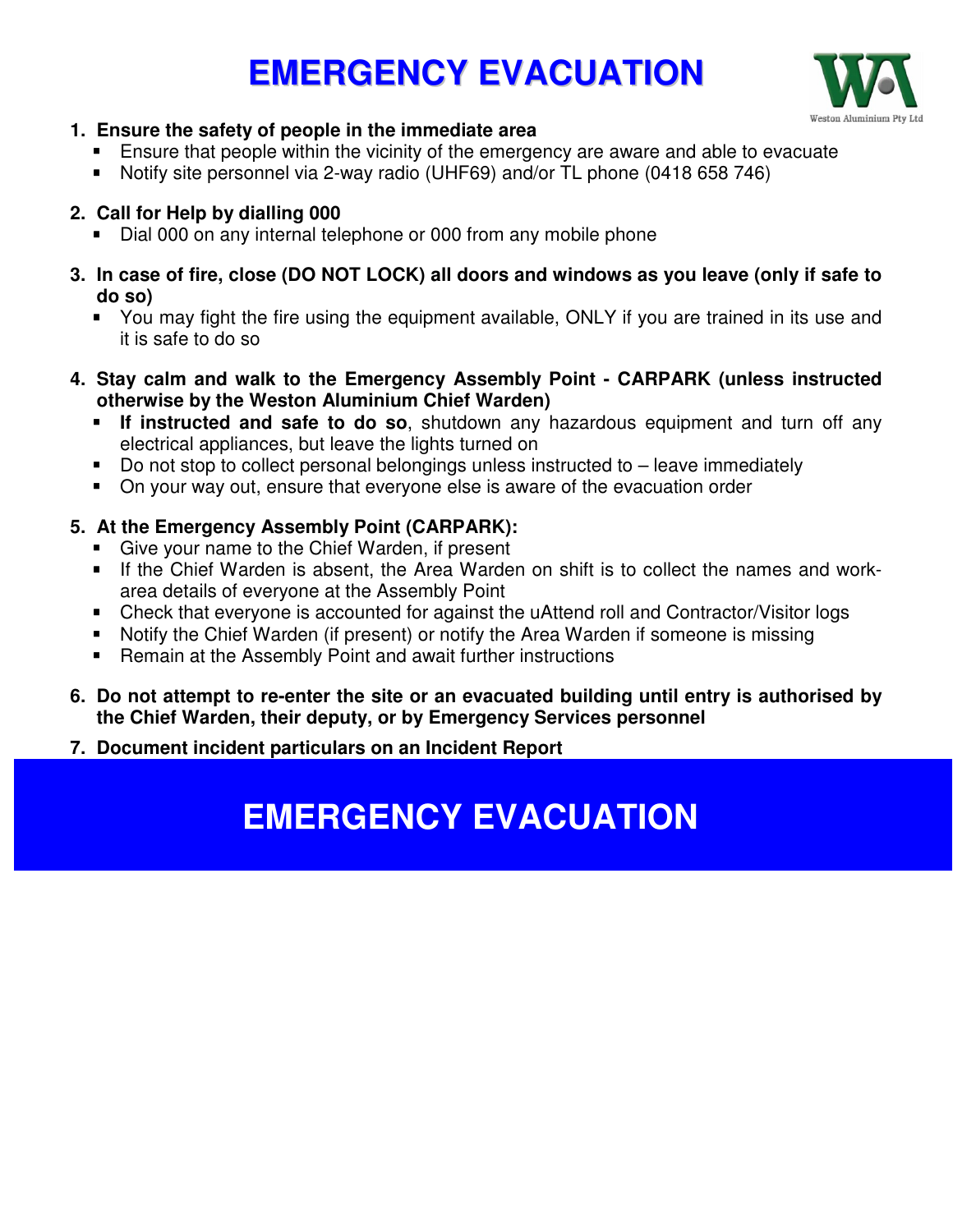### **MEDICAL EMERGENCY**



#### **1. Rapidly but calmly assess the situation**

- Advise the First Aid Officer on duty. A list of trained First Aiders is posted throughout the site
- **If the casualty requires treatment that is beyond the training of the First Aid Officer, then**

#### **2. Call for assistance - dial 000 for Ambulance**

- If mobile phone access is not immediately available, send someone to the nearest landline to make the call. Ensure that they return to confirm that the call has been made *Provide essential information:* 
	- **Nour name**
	- **Your Location:** 
		- **Weston Aluminium: 129 Mitchell Avenue, Kurri Kurri**
		- Nearest Cross Street **Johnson Avenue, Kurri Kurri**
		- Enter from **Mitchell Avenue, Kurri Kurri**
	- Your Phone number
	- Description of the emergency
- **3. Review response actions defined in SDS.** Registers are available throughout the site
- **4. Undertake the DRABC Action Plan on the Basic Life Support Flow Chart (Appendix D)**
- **5. Provide assistance in access for the incoming ambulance. Consider** 
	- **Providing a person or marker at the Front Gate to direct the ambulance**

#### **6. When the ambulance crew arrives on scene**

- **Provide casualty hand-over information:** 
	- **M**echanism of injury
	- **I**njuries
	- **S**igns and symptoms
	- **T**reatment performed
- Assist the ambulance crew as required

### **7. Document incident particulars on an Incident Report**

### **MEDICAL EMERGENCY**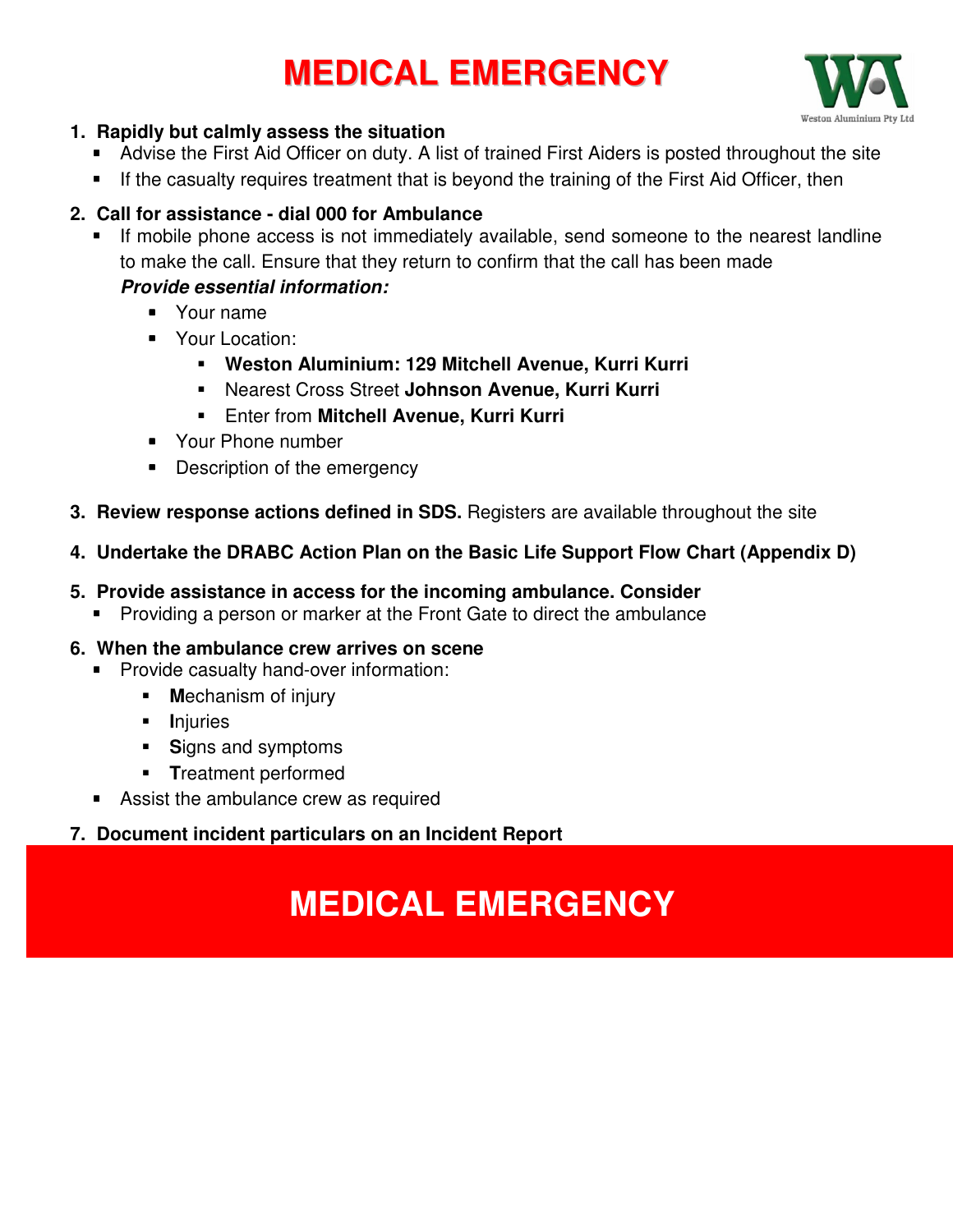### **PROPERTY FIRE**



## **"R.A.C.E."**

#### **1.** *'RESCUE'* **- Any staff and visitors in immediate danger**

#### *2. 'ALERT'* **- NSW Fire & Rescue / NSW Rural Fire Service – Dial 000**

 If mobile phone access is not immediately available, send someone to the nearest landline to make the call, ensure they return to confirm the call has been made

#### *Provide essential information*

- **Nour name**
- **Your Location:** 
	- **Weston Aluminium: 129 Mitchell Avenue, Kurri Kurri**
	- Nearest Cross Street **Johnson Avenue, Kurri Kurri**
	- Enter from **Mitchell Avenue, Kurri Kurri**
- **Your Phone number**
- **Description of emergency**
- **Highlight to Emergency Services the hazards associated with the use of water within** DG 4.3 stores and in the vicinity of molten aluminium. Alternative fire response measures are to be applied
- Clearly identify the nature and location of all wastes, consumables and other materials preset on site at the time of the incident
- **Ensure that NSW Fire & Rescue / NSW Rural Fire Service deploy appropriate fire** water containment controls
- **3.** *'CONTAIN'* **Close** *(DO NOT LOCK)* **all doors and windows to contain the fire**
- **4.** *'EXTINGUISH'* **Attempt to extinguish the fire with available equipment if** 
	- $\blacksquare$  It is safe to do so
	- You are trained to do so
	- **Refer to Appendix C** for location of fire response equipment
- **5. Follow the Emergency Evacuation Procedure. Do not return to the area until advised by the NSW Fire Brigade / NSW Rural Fire Service**
- **6. Document incident particulars on an Incident Report**

### **PROPERTY FIRE**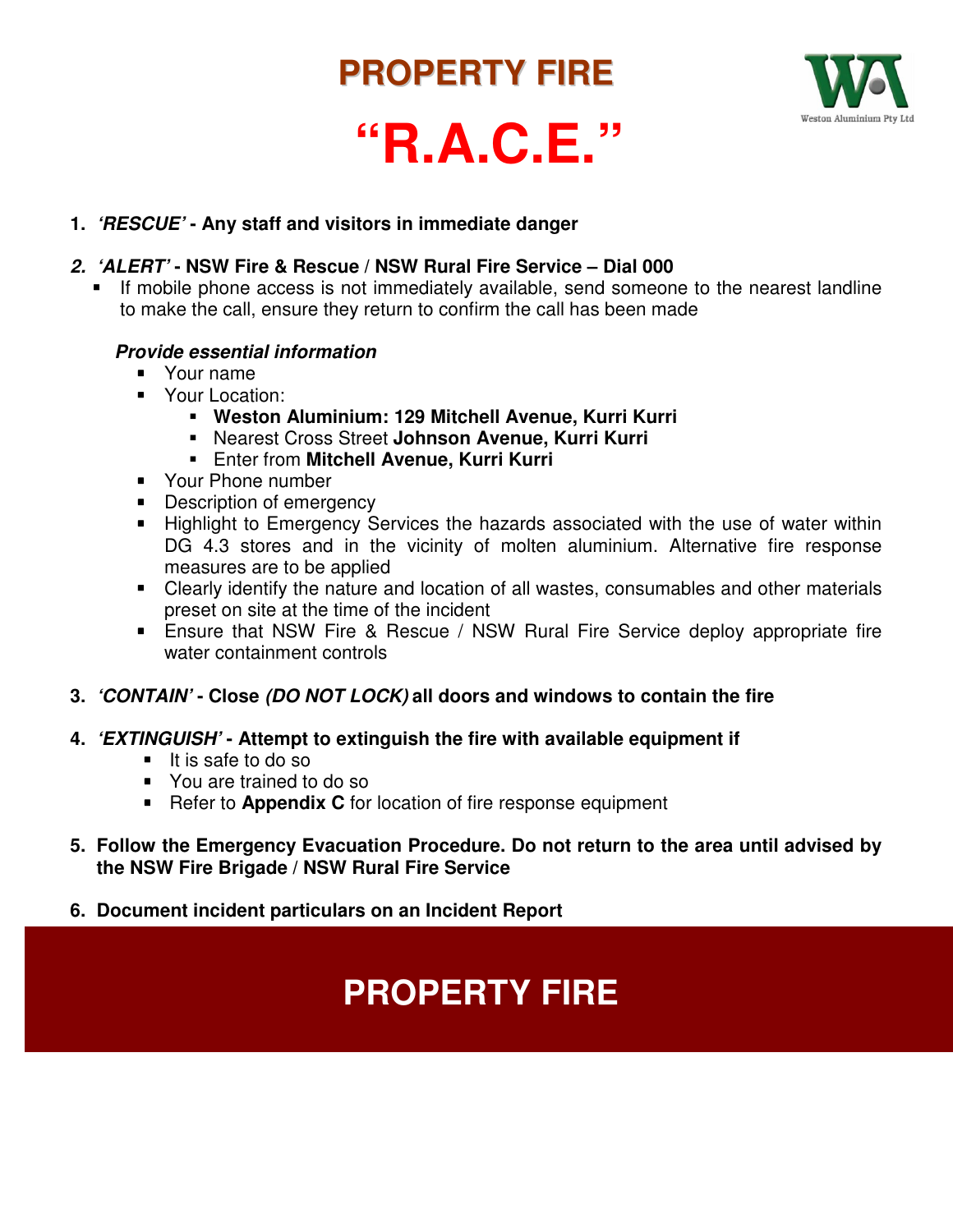### **HAZARDOUS SUBSTANCE SPILL**



#### **1. Raise the alarm**

- **Direct people to leave the immediate area**
- Summon the Emergency Service(s) if deemed necessary

#### **2. Secure the area**

 Do not allow any persons to enter the vicinity of the emergency unless they have specialist knowledge or skills

#### **3. Approach with care**

- **Approach from an upwind position to keep from coming in contact with vapours**
- Only approach if necessary to determine the type or extent of the spill or to begin containment or recovery procedures if safe to do so

#### *Keep in mind that many vapours and gases are odourless, colourless, and heavier than air, and may accumulate in low-lying areas, particularly when there is no wind*

#### **4. Identify the chemical involved and assess the situation**

Determine the substance(s) involved and the likely hazards posed. Information may be obtained from:

- Safety Data Sheets
- Vehicle and container **placards**
- Drivers **manifest**

#### **5. Determine if anyone has been injured**, and follow **'Medical Emergency'** procedure, if required

#### **6. Respond in an appropriate manner**

Response might include, but is not restricted to:

- **Summoning the appropriate emergency service(s) (dial 000)**
- Summoning HAZMAT Fire & Rescue (dial 000)
- Donning appropriate PPE
- Following **'Emergency Evacuation'** and/or **'Medical Emergency'** Procedures
- Rescuing or removing casualties
- Ordering a partial or whole site evacuation
- **Beginning containment procedures. Refer Appendix B** for SDS instructions for spill response, and **Appendix C** (Emergency Equipment Plan) for locations of spill response equipment
- **Inform the Environmental Protection Authority (EPA) (dial 131 555)**

#### **8. Document incident particulars on an Incident Report**

### **HAZARDOUS SUBSTANCE SPILL**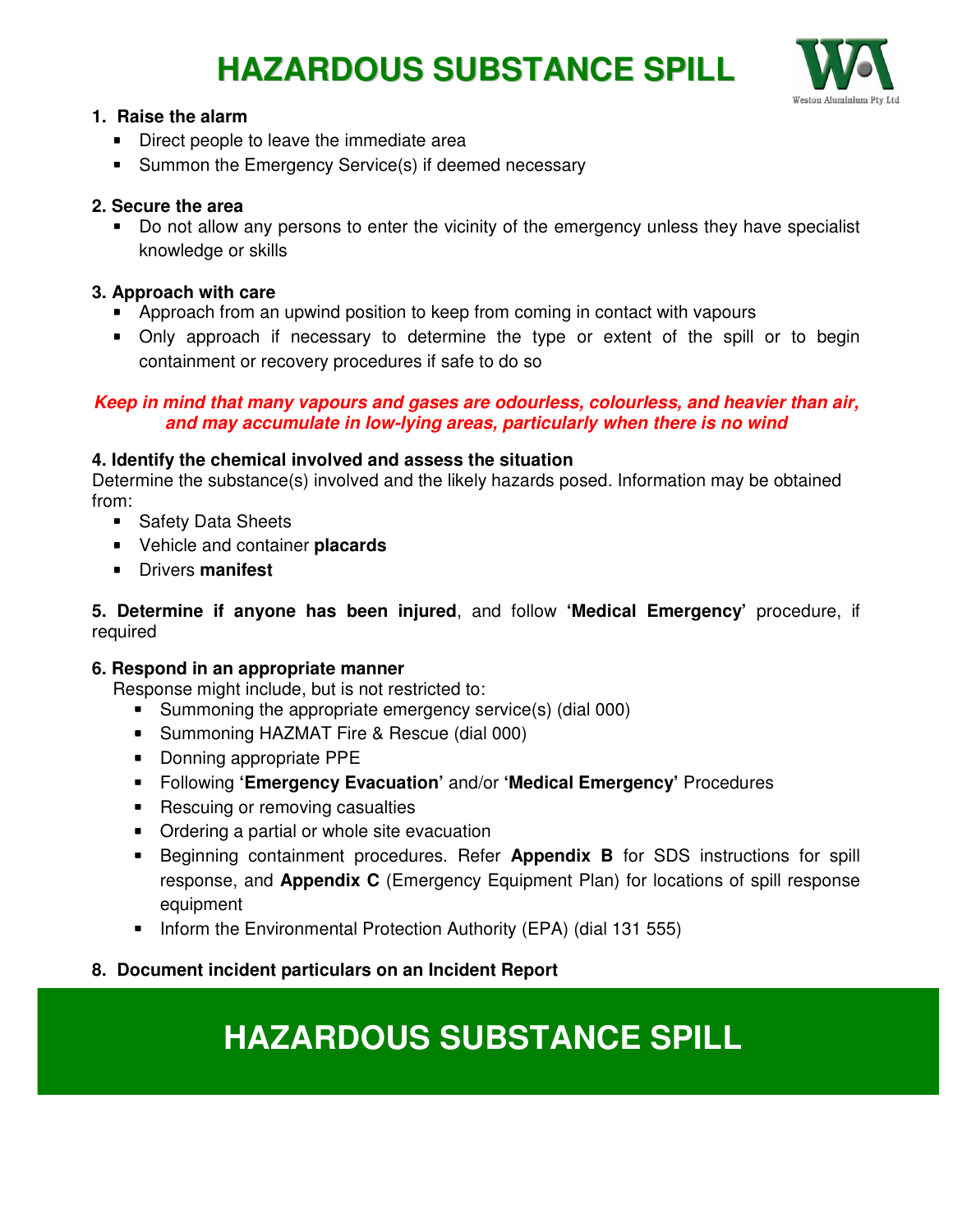### **EMISSION TO AIR**



#### **1. Raise the alarm**

- **Direct people to leave the immediate area**
- Summon the Emergency Service(s) if deemed necessary

#### **2. Secure the area**

 Do not allow any persons to enter the vicinity of the emergency unless they have specialist knowledge or skills

#### **3. Approach with care**

- Approach from an upwind position to keep from coming in contact with vapours
- Only approach if necessary to determine the type or extent of the spill or to begin containment or recovery procedures if safe to do so

#### *Keep in mind that many vapours and gases are odourless, colourless, and heavier than air, and may accumulate in low-lying areas, particularly when there is no wind*

#### **4. Operate the deluge system**

 If a fire is suspected within Baghouse 5, and if deemed safe to do so, operate the baghouse deluge system

#### **5. Identify the chemical involved and assess the situation**

Determine the substance(s) involved and the likely hazards posed. Information may be obtained from:

- **Safety Data Sheets (Appendix B)**
- Vehicle and container **placards**
- Driver's **manifest**
- **6. Determine if anyone has been injured**, and follow Medical Emergency procedure, if required

#### **7. Respond in an appropriate manner**

Response might include, but is not restricted to:

- **Summoning the appropriate emergency service(s) (dial 000)**
- Summoning HAZMAT (dial 000)
- Donning appropriate PPE
- Rescuing or removing casualties
- Following **'Emergency Evacuation'** and/or **'Medical Emergency'** Procedures
- Ordering a partial or whole site evacuation
- **Beginning containment procedures**
- Informing the Environmental Protection Authority (EPA) (dial 131 555)
- **Informing other relevant authorities & stakeholders (see Contacts & Notification overleaf)**

#### **8. Document incident particulars on an Incident Report**

### **EMISSION TO AIR**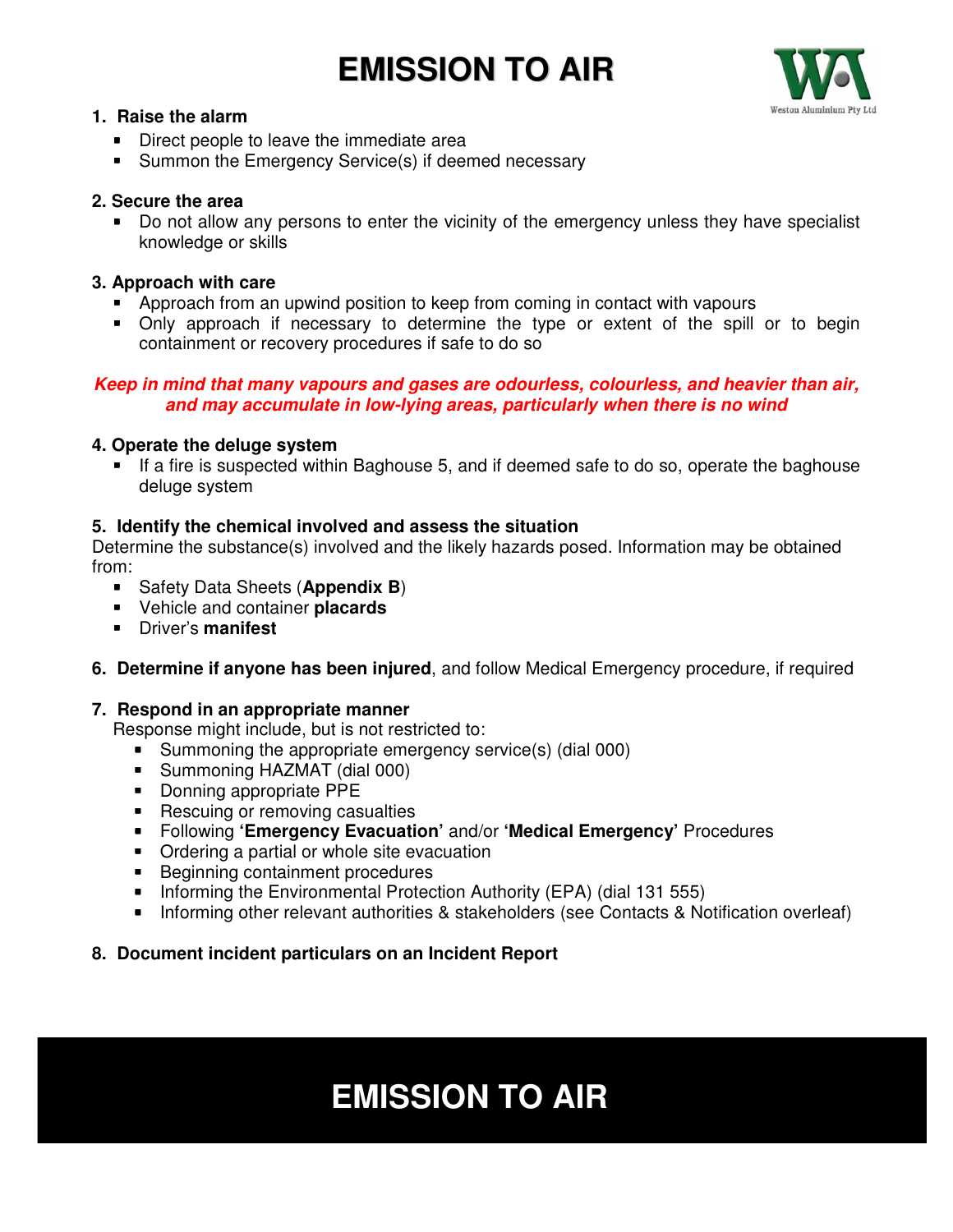### **CONTACTS & NOTIFICATION**



- **1. Each of the following Contacts MUST be Notified immediately by the Projects & Environment Manager if a pollution incident is causing or threatening material harm to the environment, defined as:** 
	- (a) Harm to the environment is material if:
		- (i) it involves actual or potential harm to the health or safety of human beings or to ecosystems that is not trivial, or
		- (ii) it results in actual or potential loss or property damage of an amount, or amounts in aggregate, exceeding \$10,000, and
	- (b) Loss includes the reasonable costs and expenses that would be incurred in taking all reasonable and practicable measures to prevent, mitigate or make good harm to the environment.
- **2. The following parties tabulated below are to be contacted by a Senior Management staff member (or Delegate) in the order given**  *Provide essential information* 
	- Your name
	- Your Location:
		- **Weston Aluminium: 129 Mitchell Avenue, Kurri Kurri**
		- Nearest Cross Street **Johnson Avenue, Kurri Kurri**
		- Enter from **Mitchell Avenue, Kurri Kurri**
	- Your Phone number
	- Description of incident

| <b>Contact</b>                                       | <b>Phone Number</b> |
|------------------------------------------------------|---------------------|
| <b>Relevant Authority:</b>                           |                     |
| <b>NSW Environment Protection Authority</b>          | 131 555             |
| <b>NSW Health</b>                                    | 9391 9000           |
| Fire & Rescue NSW / NSW Rural Fire Service           | 000                 |
| SafeWork NSW                                         | 131 050             |
| <b>Cessnock City Council</b>                         | 4993 4100           |
| <b>Adjoining Community Members:</b>                  |                     |
| AlFabs Mining Equipment P/L                          | 4936 5000           |
| <b>Allight Sykes</b>                                 | 4937 0101           |
| <b>Wine Selectors</b>                                | 4936 2319           |
| Hydro Aluminium P/L                                  | 4937 1555           |
| <b>Key Weston Aluminium Contacts:</b>                |                     |
| Christopher McClung - Projects & Environment Manager | 0414 909 389        |
| Graham Snedden - General Manager                     | 0409 462 532        |
| Garbis Simonian – Managing Director                  | 0414 273 334        |

### **CONTACTS & NOTIFICATION**